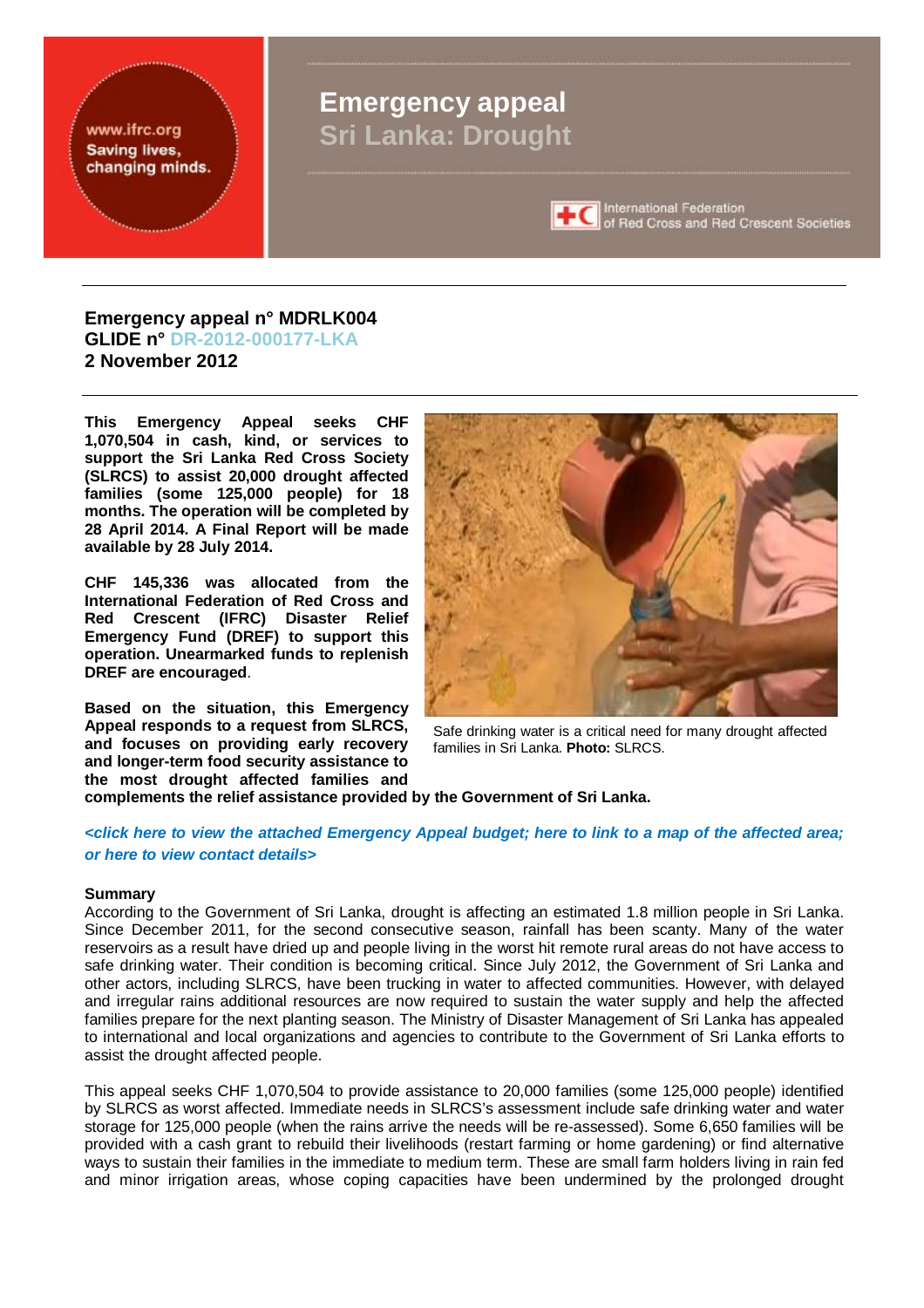condition. The operation will also support the rehabilitation of small irrigation tanks and construction of agro wells in remote rural areas. Community-based disaster risk reduction initiatives planned by SLRCS under this operation, aim to strengthen resilience of some 25,000 people in seven drought affected districts.

## **The situation**

The Government of Sri Lanka estimates some 1.8 million people are affected by persistent drought, which has developed as a result of poor rains since December 2011. For the second consecutive rain, rainfall has been scanty. According to the on-the-spot assessment by SLRCS, many reservoirs have dried up and people living in the worst hit remote areas do not have access to safe drinking water. Their condition is becoming critical. The most vulnerable will struggle to recover.

The worst affected districts are: Anuradhapura, Polonnaruwa, Puttalam, Kurunegala, Monaragala, Hambantota and Mannar. These districts are experiencing substantial harvest failure, water scarcity, and deteriorating pasture conditions.

Many families have lost their seed stocks raising concerns about their food security in the medium term. The Food and Agriculture Organization's (FAO) Rice Market Monitor Report on July 2012 warns the dry spell is presently expected to cut the 2012 Yala output by an estimated 33 per cent. Sri Lanka has two main cultivation seasons based on the monsoon rains. The Yala crop season is the drier of the two seasons and normally falls between April and August. Farmers mostly depend on irrigation water for the Yala season. Thus, there is a need to restore irrigation infrastructure such as water distributing canals and culverts in order to ensure success for this season's crop. As well as the need exists to de-silt small tanks and reservoirs to increase water carrying capacity.

A snap-shot overview per each of the worst affected district is provided in table 1.

| <b>District</b> | No. of families |
|-----------------|-----------------|
| Anuradhapura    | 150,000         |
| Polonnaruwa     | 34,585          |
| Puttalam        | 40,000          |
| Kurunegala      | 8,000           |
| Monaragala      | 5,000           |
| Hambantota      | 101,985         |
| Mannar          | 8,645           |
| <b>Total</b>    | 348,215         |

#### **Table 1: Estimated number of families in Sri Lanka affected by drought**

 *Source: District Secretariat* 

Due to volatility of wind patterns there have been intermittent showers in recent weeks but they have not had any tangible impact. Forecasts for the region indicate normal precipitation amounts. This will of course be monitored closely and cannot be confirmed. However, due to the prolonged dry spell it will require substantial amount of rain to saturate the soil so that ground water levels rise and fill reservoirs for water distribution to recommence.

With the recent cyclone that has passed through the northern region of Sri Lanka, there has been an increase in rainfall in specific locations, however it did not meet the requirement or duration needed to ensure a suitable situation to alleviate the drought conditions or allow for crop planting in all drought affected areas. The needs outlined below for those affected continue to persist.

In reviewing the longer term projection and trends within the area, the Metrological Department of Sri Lanka, indicates that rainfall on the island has been declining over last 30 to 40 years. This trend will potentially result in more frequent and sever drought and as such the SLRCS is advocating for climate smart programming in an effort to mitigate the risk of adverse weather events.

#### **Coordination and partnerships**

The Sri Lankan Government has provided immediate relief to the drought stricken farmers. The Ministry of Economic Development is co-coordinating a cash-for-work programme for affected communities. Under this initiative, members of affected families between ages 18 to 60 will be engaged in the rehabilitation of minor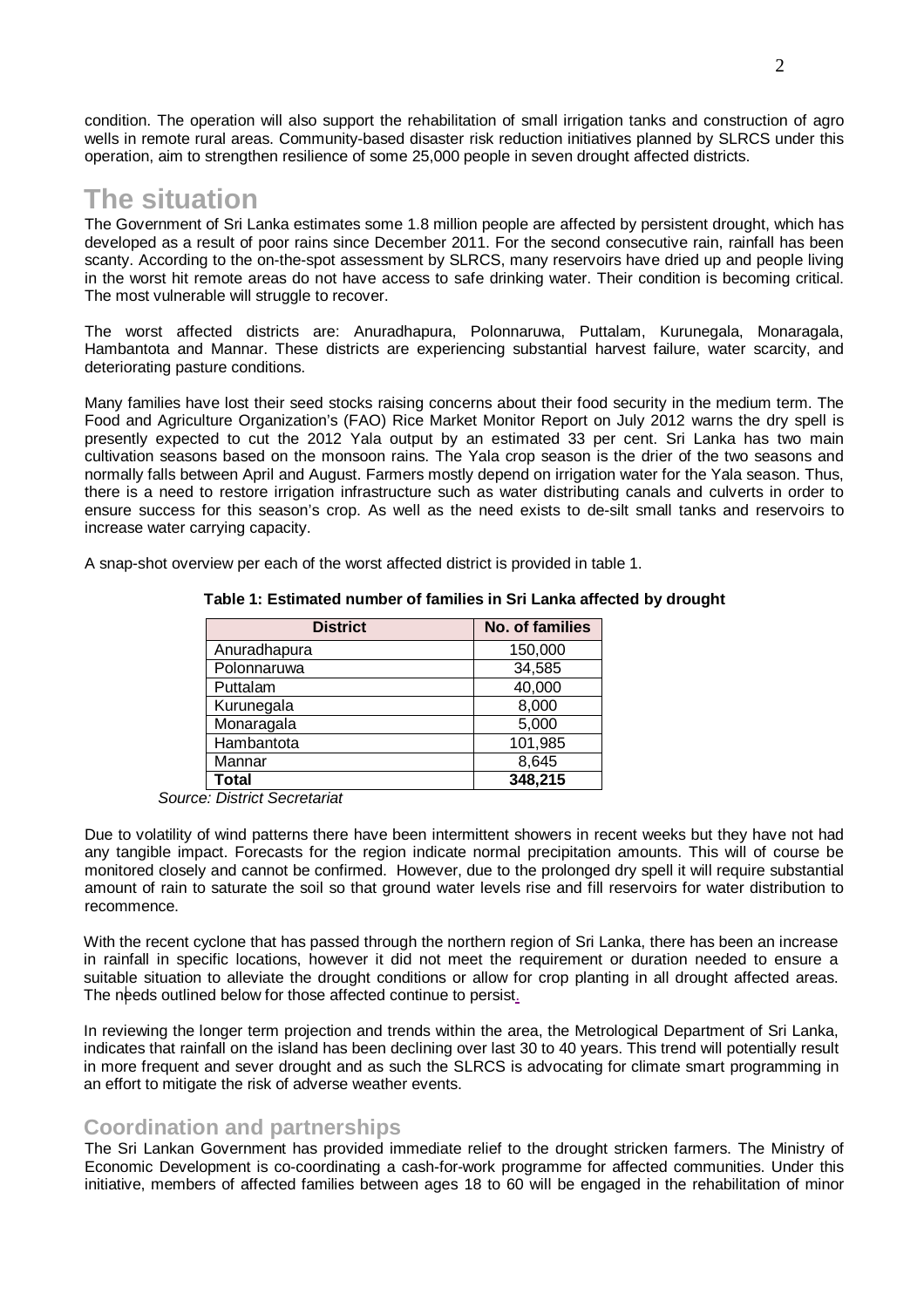irrigation systems, canals and rural access roads, for a period of eight to 12 days per month, whereby LKR 6,000 (approximately CHF 43) is provided to each family a month, in their locality. In addition, the government is planning to provide water pumps, fertilizer and seeds to farmers for the next cultivation season. The government's drought assistance programme is expected to reach some 50,000 families who are affected by severe water scarcity in the North Central Province (NCP). The plans announced include the distribution of safe drinking water in 12 districts and the dredging and renovation of 4,000 selected agricultural wells. The government plans also include rehabilitation of large reservoirs.

According to an SLRCS field mission, there are however significant gaps particularly in remote rural areas, which are not covered by the government-led large-scale schemes. Government programmes do not target small water tanks and minor irrigation systems and SLRCS reports there is a shortage of agro wells in many rural areas and farmers living in those areas will struggle to prepare their fields for the next rain season without support. In a meeting called by the Ministry of Disaster Management of Sri Lanka, the Secretary to the Ministry of Disaster Management appealed to local and international agencies to contribute to the Government of Sri Lanka efforts to assist the drought affected people.

Assessments conducted by Oxfam GB, United Nations World Food Programme (WFP) and UNICEF, supported SLRCS findings. The agencies reported:

- Safe drinking water is severely impacted in drought affected areas. Many families have to travel two to three kilometres to fetch water.
- Many communities depend on hand-dug-wells for both consumption and personal hygiene but due to dry conditions many wells have become unserviceable.
- Local authorities are utilising trucks to deliver safe drinking water to common points in villages mainly for human consumption.
- Nutritional status of families is at high risk due to low intake of calories per day; families are increasingly deciding to eat once or twice a day. WFP estimates about 900,000 people are in need of immediate food assistance. WFP also indicates that households are spending more than 90 per cent of their income on food but are consuming insufficient quantities of nutritious food.
- Communities are resorting to negative coping mechanisms such as borrowing loans and pawning jewellery to purchase food and water for consumption.
- The affected population is concerned about preparation for the next rain-fed paddy season (Maha).
- Home gardening and daily-wage labourers are worst affected.

UNICEF distributed 1,000 and 2,000 litres of water tanks in Mullativu and Vavunia districts. The Asian Development Bank is drafting a drought mitigation programme.

## **Red Cross and Red Crescent action**

In July, SLRCS undertook a field mission to review the conditions during the early stages of the onset of the drought in the affected areas in Polonnaruwa, Anuradhapura, Monaragala, Kurunegala, Puttalam, Hambantota, and Mannar districts. SLRCS identified that many remote and rural areas were already lacking access to safe drinking water and that the situation was worsening. Thus, SLRCS released LKR 400,000 (approximately CHF 2,875) in emergency funds from SLRCS's DREF to support four SLRCS branches in Anuradhapura, Polonnaruwa, Monaragala and Kurunegala districts to start distribution of safe drinking water. SLRCS branches procured and delivered water from various sources from within the districts to the worst affected villages. However, with drought conditions prevailing, SLRCS branches are requesting additional support to strengthen coping capacity of the most vulnerable.



Water distribution in Monaragala district by SLRCS Monaragala branch. **Photo:** SLRCS.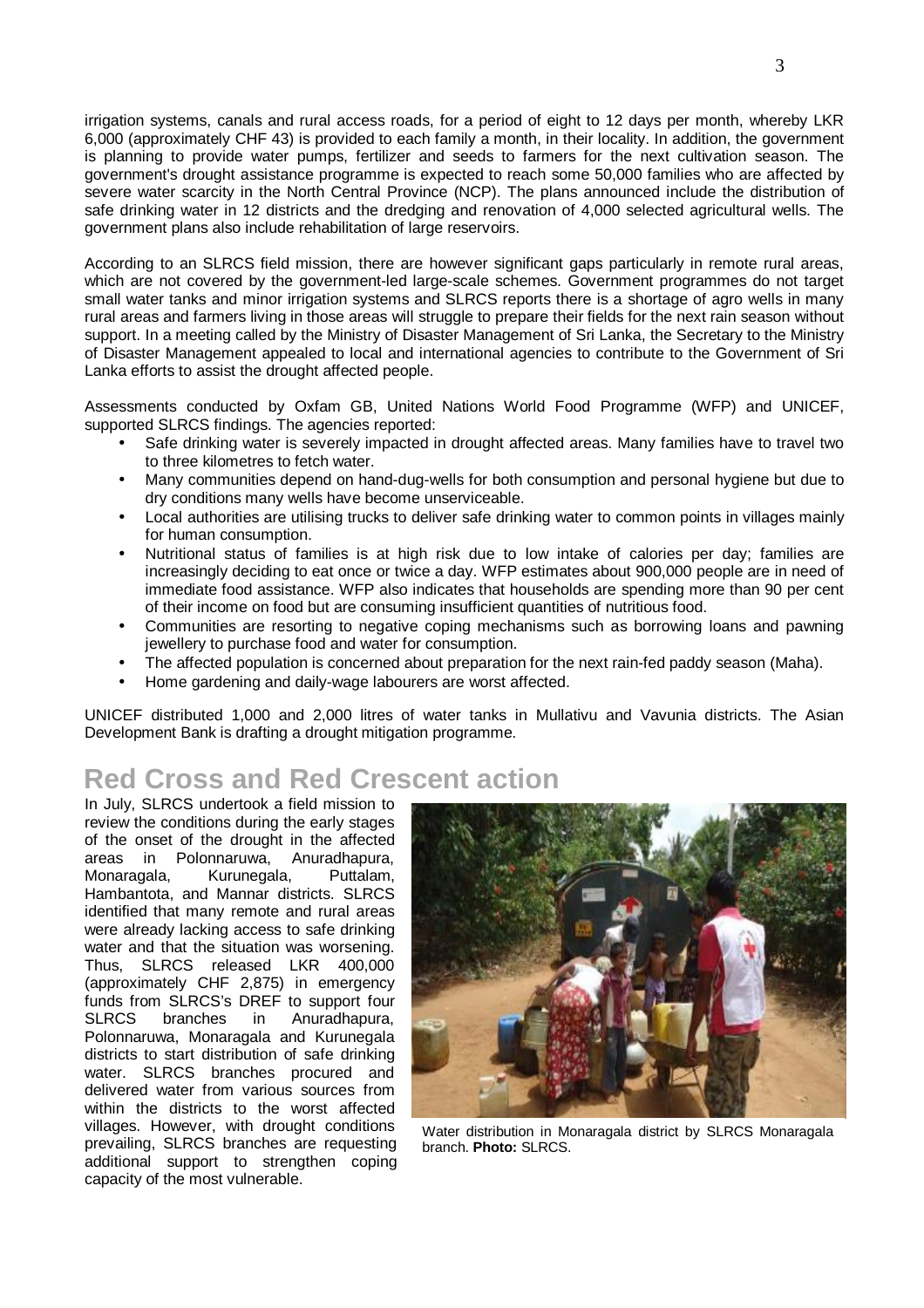### **The needs**

#### **Beneficiary selection:**

With consideration of its outreach capacity and the analysis of the needs. SLRCS is targeting 125,000 people to provide safe drinking water and water storage, supporting and in effect reinforcing the government driven relief efforts. A recovery program aimed at building the capacities of the affected population will aim to find alternative ways to sustain the families in the immediate to medium term. A total of 6,650 families will be selected for cash grant assistance to help rebuild their livelihoods (restart farming or home gardening) Beneficiaries will be identified by SLRCS branches based on pre-agreed criteria in consultation with the local authorities. The pre-agreed criterion includes family income, marginalized groups, current livelihood, and living conditions. If required, the criteria for beneficiary selection will be further developed to best suit to serve the most vulnerable. The identification of beneficiaries who will receive livelihood grants will be selected via household economic survey by SLRCS experts. In addition to the cash grants, beneficiaries will also receive vocational skills training for those selected to explore alternative livelihoods solutions to help further increase their capacities and in turn their resiliency.

The operation will also support the rehabilitation of small irrigation tanks and construction of agro wells in remote rural areas. These activities will directly benefit some 20,000 families. Details are given in table 2 and table 3.

| No. | <b>Type of intervention</b>                                             | No. of targeted beneficiaries                                                                                                                                                                                                             |
|-----|-------------------------------------------------------------------------|-------------------------------------------------------------------------------------------------------------------------------------------------------------------------------------------------------------------------------------------|
|     | Provide access to safe drinking water                                   | 5,000 families (25,000 people)                                                                                                                                                                                                            |
|     |                                                                         | 100,000 schoolchildren from 280 schools                                                                                                                                                                                                   |
| 2   | Provide vocational skills training                                      | 5,000 families (25,000 people, including some programme<br>staff and volunteers)                                                                                                                                                          |
| 3   | Provide cash grants for livelihood<br>activities                        | 6,650 families (33,250 people) will be identified for one or<br>some of the following livelihoods activities; agricultural input,<br>alternative livelihood options, home gardening support or<br>supplementary livelihood opportunities. |
| 4   | Rehabilitation of minor irrigation<br>systems (irrigation water supply) | 9,100 families (45,500 people)                                                                                                                                                                                                            |
| 5   | Construction of agro wells                                              | 280 families (1,400 people) 28 wells will provide safe water<br>for approximately 10 families/well                                                                                                                                        |
| 6   | Conduct community based disaster<br>risk reduction (CBDRR)              | 14 communities (25,000 people)                                                                                                                                                                                                            |

| Table 2: Summary of SLRCS interventions in the seven targeted districts |  |  |  |  |
|-------------------------------------------------------------------------|--|--|--|--|
|-------------------------------------------------------------------------|--|--|--|--|

#### **Table 3: Red Cross Beneficiaries of 2012 Drought Response Operation per district**

| <b>District</b> | <b>Access</b>  | safe<br>to     | <b>Cash grants</b>  |                    |           | <b>Rehabilitation</b> | <b>Construction</b> | <b>CBDRR</b>  |        |
|-----------------|----------------|----------------|---------------------|--------------------|-----------|-----------------------|---------------------|---------------|--------|
|                 | drinking water |                |                     |                    |           |                       | of<br>minor         | of agro wells |        |
|                 | General        | <b>Schools</b> | <b>Agricultural</b> | <b>Alternative</b> | Home      | Supplementary         | irrigation          |               |        |
|                 |                |                | input               | livelihood         | gardening | livelihood            | system              |               |        |
| Anuradhapura    | 714            | 14.286         | 250                 | 100                | 400       | 200                   | 1.300               | 40            | 714    |
| Polonnaruwa     | 714            | 14.286         | 250                 | 100                | 400       | 200                   | 1.300               | 40            | 714    |
| <b>Puttalam</b> | 714            | 14.286         | 250                 | 100                | 400       | 200                   | 1.300               | 40            | 714    |
| Kurunegala      | 714            | 14.286         | 250                 | 100                | 400       | 200                   | 1.300               | 40            | 714    |
| Monaragala      | 714            | 14.286         | 250                 | 100                | 400       | 200                   | 1.300               | 40            | 714    |
| Hambantota      | 714            | 14.286         | 250                 | 100                | 400       | 200                   | 1.300               | 40            | 714    |
| Mannar          | 714            | 14.286         | 250                 | 100                | 400       | 200                   | 1.300               | 40            | 714    |
| Total families  | 5.000          |                | 1.750               | 700                | 2.800     | 1.400                 | 9.100               | 280           | 5,000  |
| Total people    | 25.000         | 100.000        | 8.750               | 3.500              | 14.000    | 7.000                 | 45.500              | 1.400         | 25.000 |

#### **Immediate needs:**

- To ensure 25,000 people (5,000 families) in the worst affected villages of Anuradhapura, Polonnaruwa, Puttalam, Kurunegala, Monaragala, Hambantota and Mannar districts have access to safe drinking water (6 ltr per person per day in accordance with minimum sphere drinking & cooking standards) through improved water storage via distribution of water tanks, filters and water containers.
- To provide water tanks to 280 schools (100,000 schoolchildren) in the worst affected rural areas.
- To provide 1,750 families (8,750 people) with immediate cash grant to purchase agricultural input (seeds and fertilizers) to facilitate immediate crop planting in conjunction with the impending monsoon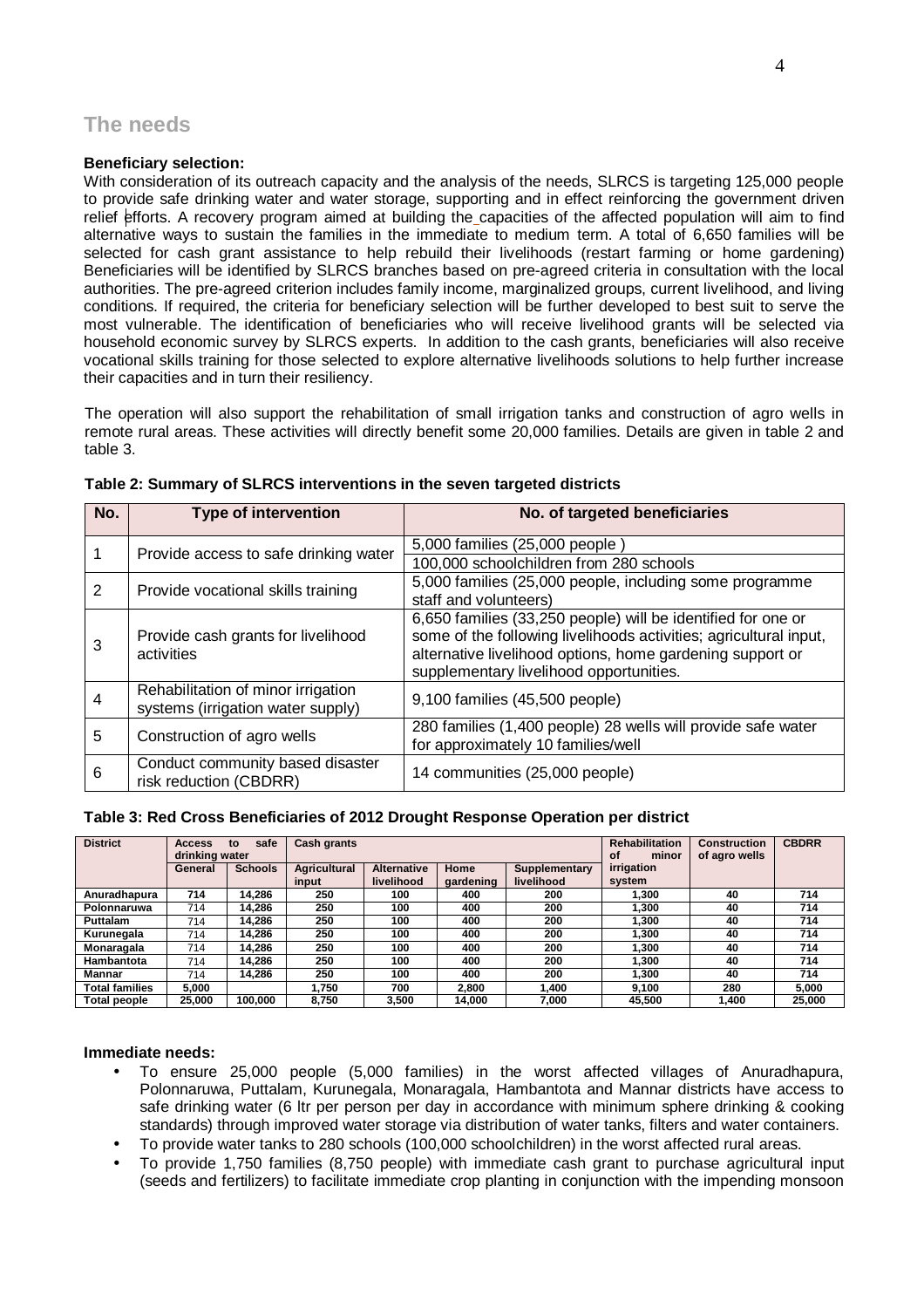season. There is usually a month long (dependant on weather) window of opportunity (mid-October through November) to accomplish the planting.

#### **Longer-term needs:**

• To strengthen resilience of 20,000 drought affected families in the districts of Anuradhapura, Polonnaruwa, Puttalam, Kurunegala, Monaragala, Hambantota and Mannar via provision of cash grant for alternative livelihoods, home gardening or supplementary income generation activities, rehabilitation of minor irrigation systems and agro wells, and promoting risk smart programming.

## **The proposed operation**

#### **Water and sanitation (emergency water supply)**

| <b>Outcome:</b> Some 125,000 people in the worst affected villages of Anuradhapura, Polonnaruwa, Puttalam,                                         |                                                                                                                                                                                                                                                                                                                                                                                                                                                                                                                                                                                           |  |  |  |  |  |
|----------------------------------------------------------------------------------------------------------------------------------------------------|-------------------------------------------------------------------------------------------------------------------------------------------------------------------------------------------------------------------------------------------------------------------------------------------------------------------------------------------------------------------------------------------------------------------------------------------------------------------------------------------------------------------------------------------------------------------------------------------|--|--|--|--|--|
| Kurunegala, Monaragala, Hambantota and Mannar districts have access to safe drinking water.                                                        |                                                                                                                                                                                                                                                                                                                                                                                                                                                                                                                                                                                           |  |  |  |  |  |
| <b>Outputs (expected results)</b>                                                                                                                  | <b>Activities planned</b>                                                                                                                                                                                                                                                                                                                                                                                                                                                                                                                                                                 |  |  |  |  |  |
| 5,000 families (25,000 people) have<br>access to safe drinking water<br>through improved water storage via<br>water tanks, containers and filters. | Prioritise worst affected villages based on a<br>follow-up<br>$\bullet$<br>assessment.<br>Procure and install in the worst affected villages 70 water tanks<br>$\bullet$<br>of 2,000 ltr capacity each.<br>Provide information & support about the use of water storage<br>٠<br>and related hygiene promotion activities<br>Procure and distribute water containers (two containers of 10 ltr<br>٠<br>capacity each per family) for 5,000 families.<br>Procure and distribute ceramic water filters for 5,000 families.<br>Regular monitoring and reporting by SLRCS staff and volunteers |  |  |  |  |  |
| 100,000 children in 280 schools<br>have access to safe drinking water<br>via water tanks.                                                          | Identify 280 worst affected schools in the drought affected<br>$\bullet$<br>districts.<br>Procure and install 280 water tanks of 1,000 ltr capacity each in<br>٠<br>school.<br>Regular monitoring and reporting by SLRCS staff and volunteers<br>٠<br>and ongoing technical advice by IFRC.                                                                                                                                                                                                                                                                                               |  |  |  |  |  |

#### **Livelihood**

| <b>Outcome:</b> To strengthen resilience of 20,000 drought affected families (some 100,000 people) in the |                                                                                 |  |  |  |  |  |
|-----------------------------------------------------------------------------------------------------------|---------------------------------------------------------------------------------|--|--|--|--|--|
| districts of Anuradhapura, Polonnaruwa, Puttalam, Kurunegala, Monaragala, Hambantota and Mannar.          |                                                                                 |  |  |  |  |  |
| <b>Outputs (expected results)</b>                                                                         | <b>Activities planned</b>                                                       |  |  |  |  |  |
| 5,000 families (25,000 people) have                                                                       | required vocational skills<br>Confirm<br>training<br>$\bullet$<br>to<br>prepare |  |  |  |  |  |
| received vocational skills training in                                                                    | beneficiaries for livelihood activities.                                        |  |  |  |  |  |
| selected livelihood activities.                                                                           | Conduct vocational skills training workshops in communities.<br>$\bullet$       |  |  |  |  |  |
|                                                                                                           | Regular monitoring and reporting by SLRCS staff and volunteers<br>$\bullet$     |  |  |  |  |  |
|                                                                                                           | and ongoing technical advice by IFRC.                                           |  |  |  |  |  |
| 6,650 families (33,250 people) have                                                                       | HES survey by internal livelihood/recovery experts.<br>$\bullet$                |  |  |  |  |  |
| received cash grant for livelihood                                                                        | Beneficiary registration and validation.<br>$\bullet$                           |  |  |  |  |  |
| opportunities.                                                                                            | Dissemination of beneficiary list in communities.<br>$\bullet$                  |  |  |  |  |  |
|                                                                                                           | Distribution of a cash grant through IFRC/SLRCS standard<br>$\bullet$           |  |  |  |  |  |
|                                                                                                           | procedure.                                                                      |  |  |  |  |  |
|                                                                                                           | Regular monitoring and reporting by SLRCS staff and volunteers<br>$\bullet$     |  |  |  |  |  |
|                                                                                                           | and ongoing technical advice by IFRC.                                           |  |  |  |  |  |
| 9,100 families (45,500 people) have                                                                       | Confirm minor irrigation systems (including canals, culverts)<br>$\bullet$      |  |  |  |  |  |
| improved their livelihoods condition                                                                      | which require immediate repairs.                                                |  |  |  |  |  |
| via rehabilitation of minor irrigation                                                                    | Rehabilitation of minor irrigation systems (four village tanks,<br>$\bullet$    |  |  |  |  |  |
| systems.                                                                                                  | canals or culverts in each district) with the assistance of existing            |  |  |  |  |  |
|                                                                                                           | community based organizations.                                                  |  |  |  |  |  |
|                                                                                                           | Regular monitoring and reporting by SLRCS staff and volunteers<br>$\bullet$     |  |  |  |  |  |
|                                                                                                           | and ongoing technical advice by IFRC.                                           |  |  |  |  |  |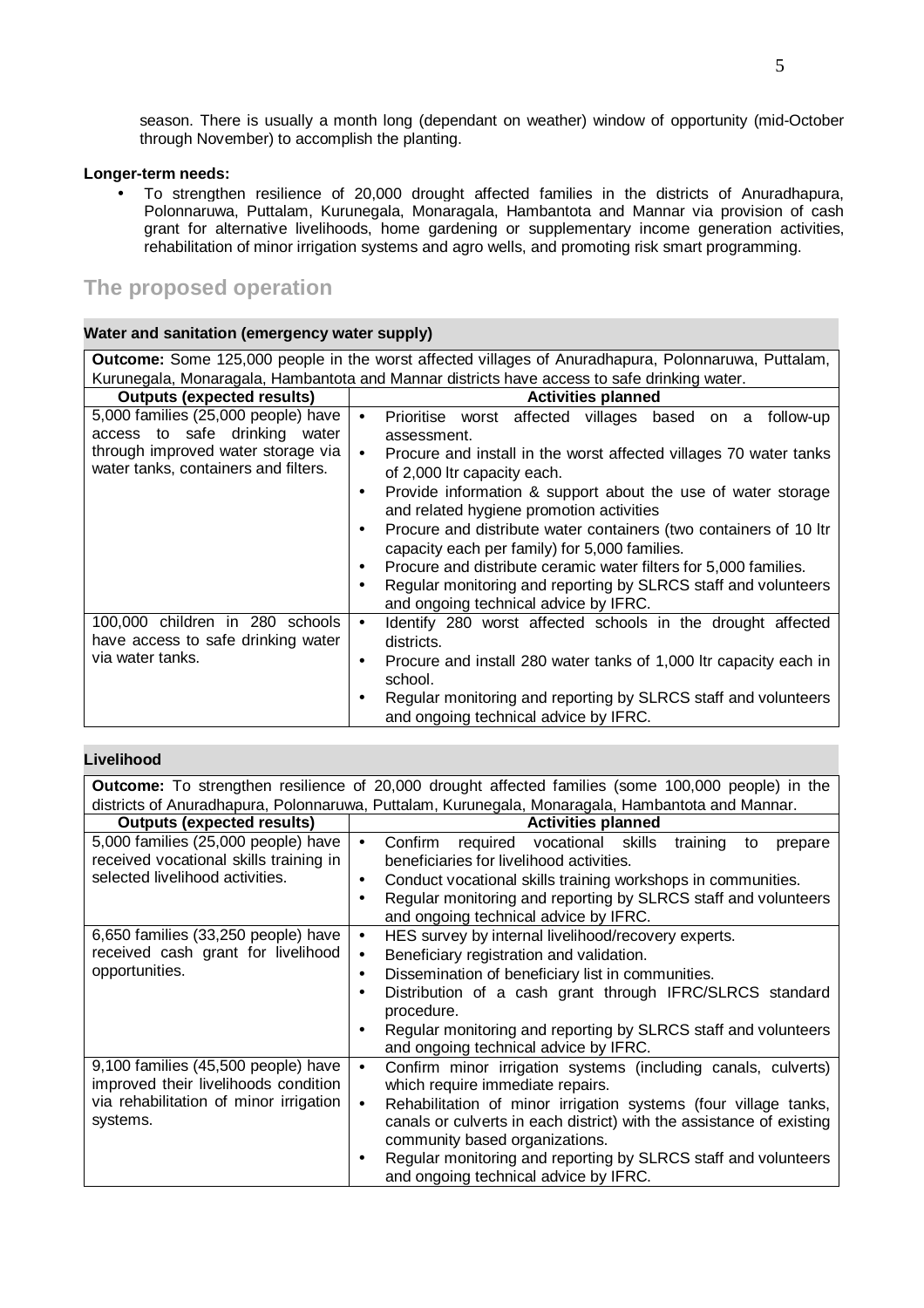|                                                                                                                                                                          | Cultivation of vegetables under agro well (1.5ha in each<br>٠<br>sustainable area).                                                                                                                                                                                                                                                                                                                                                                                                                                                                                                                                                                                                                                                                                                                                                                                                                                                                       |  |  |
|--------------------------------------------------------------------------------------------------------------------------------------------------------------------------|-----------------------------------------------------------------------------------------------------------------------------------------------------------------------------------------------------------------------------------------------------------------------------------------------------------------------------------------------------------------------------------------------------------------------------------------------------------------------------------------------------------------------------------------------------------------------------------------------------------------------------------------------------------------------------------------------------------------------------------------------------------------------------------------------------------------------------------------------------------------------------------------------------------------------------------------------------------|--|--|
| 280 families (1,400 people) have<br>access to functioning agro wells.                                                                                                    | Construction of 28 agro wells (four wells in each district; 8m<br>diameter and 7-9m depth).<br>Regular monitoring and reporting by SLRCS staff and volunteers<br>and ongoing technical advice by IFRC.                                                                                                                                                                                                                                                                                                                                                                                                                                                                                                                                                                                                                                                                                                                                                    |  |  |
| Drought risk has been reduced in<br>14 communities (5,000 families or<br>25,000 people) via community-<br>disaster<br>reduction<br>based<br>risk<br>(CBDRR) initiatives. | Conduct assessment and through participatory process design<br>$\bullet$<br>disaster risk mitigation projects tailored to the needs to each<br>target community. The projects may include:<br>Implementation programmes for<br>protection,<br>$\circ$<br>development, and management of vegetation to<br>minimize surface run-off and soil erosion, increase water<br>percolation into soil, enrich soil surface moisture, and<br>improve micro-climate.<br>Awareness programmes to educate the communities (2-<br>$\circ$<br>3 per district).<br>Implementation of programmes for proper use of ground<br>$\circ$<br>water (via agro wells) for intensive farming.<br>Planting of wind-breakers around reservoirs to minimize<br>$\circ$<br>surface evaporation caused by drying winds, stringent<br>use of water in crop cultivation, maintenance of cover<br>crops or organic matter coverage to minimize soil<br>moisture losses through evaporation. |  |  |

#### **Logistics**

The operation will be implemented by the SLRCS through its network of branches and volunteers.

There is no request for an international mobilisation of relief items and as such, no mobilization table has been opened for this operation. All the items included in the appeal are available in-county and can be procured locally following IFRC procurement standards and quality control. Direct livelihood support included in the appeal will be met through cash grant transfers. The IFRC country office has a logistics team in place comprising a logistics coordinator and adequate team supporting SLRCS in the procurement of relief supplies and other items, if necessary. The primary tasks of the in-country logistics support includes:

- Coordinating with SLRCS and IFRC, programme managers, and the zone logistics unit based in Kuala Lumpur for advise on local procurement should there be a need to ensure the timeliest and most costefficient sourcing option for items required in the operation.
- Utilizing existing warehousing facilities and vehicles for storage and efficient despatch of goods to final distribution points.
- Liaising and coordinating with other key actors to ensure that the federation logistics processes are followed and use all available information to be as efficient and effective as possible.

#### **Communications – Advocacy and Public information**

SLRCS, supported by the IFRC, will develop a communication plan to ensure all relevant stakeholders, including beneficiaries, are well informed about the objectives of the operation, beneficiary selection criteria and other details. This will include but not be limited to leaflets distribution, radio messages, and regular community meetings.

SLRCS media department will prepare regular updates – press statements, human stories – for SLRCS and IFRC web pages. The SLRCS and IFRC communications teams will also facilitate field visits to the project sites for both local and international journalists. Powerful photos and stories will be sent immediately from the field giving instant coverage of the work.

#### **Capacity of the National Society**

SLRCS has a country-wide network of branches and volunteers. The National Society has undergone a major restructuring process, through which it re-emerged a stronger partner with a greater integrity. SLRCS has experienced staff and well trained volunteers. An evaluation by an independent expert commended SLRCS work in response to 2011 floods operation, which affected close to 1.2 million people. Under the operation,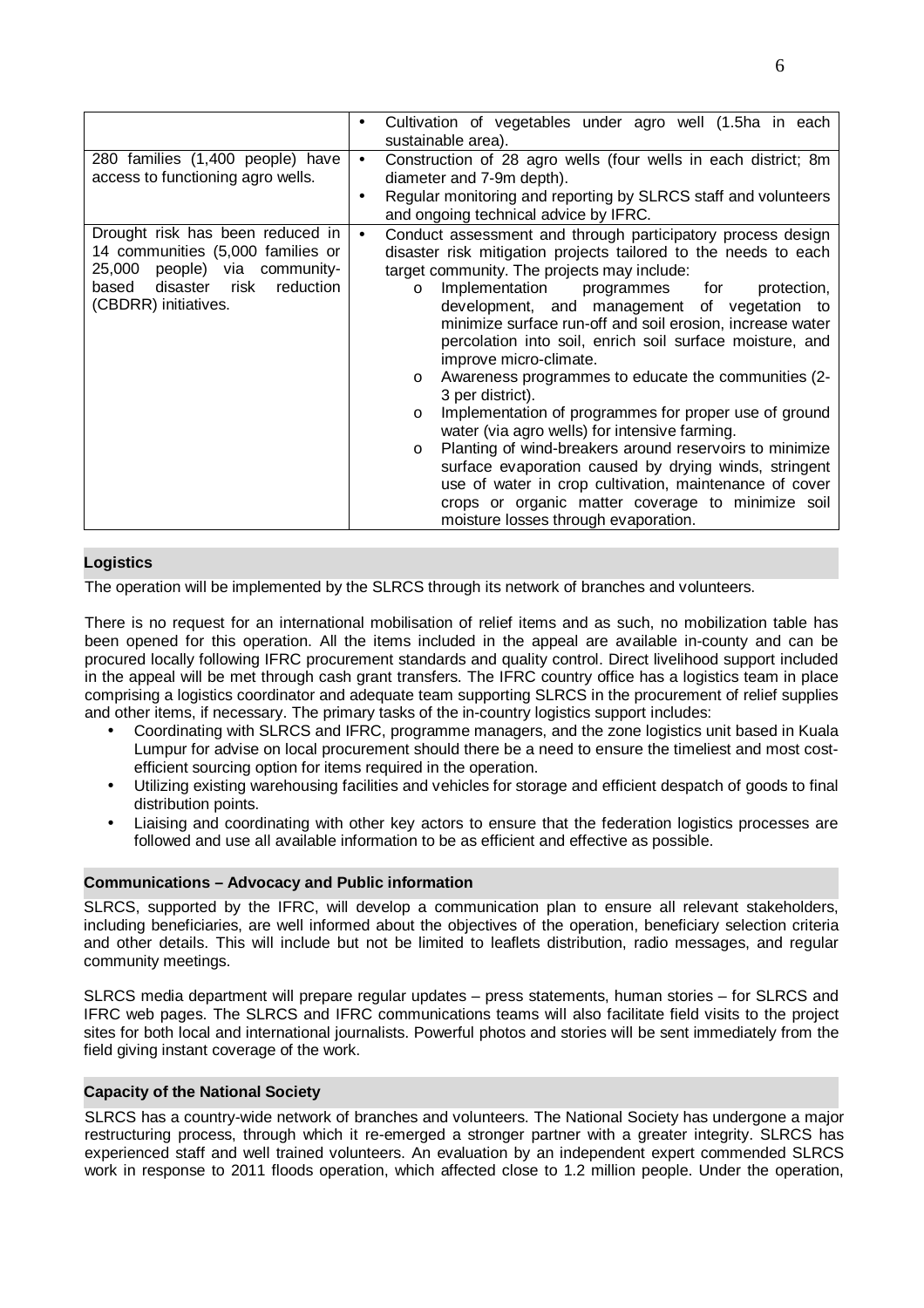SLRCS distributed relief items to some 7,500 people and provided 1,286 families with a shelter cash grant. Another 2,800 families were assisted to rebuild their livelihoods – paddy and other field crops, dairy cattle, inland reservoir fisheries and poultry. The operation also supported 27 community-based disaster risk reduction initiatives and built 95 latrines in schools located in flood prone areas.

SLRCS is successfully implementing an integrated programme for community safety and resilience in 50 communities throughout the island. It is a leading actor contributing to post-conflict reconstruction of the Northern Province emerging from nearly three decades of war. By looking to the ongoing integrated and resilience building programmes currently underway, the experience gained from these programmes will inform a harmonized methodology to support the current recovery operation and for ongoing and future programmes of the National Society at a community level, in turn building the capacity of SLRCS at local branch levels.

Lessons learned and experience gained through past disaster response operations will be an added strength to implement the proposed operation.

#### **Capacity of the IFRC**

IFRC has been supporting SLRCS for most part of the last 21 years. Currently, the IFRC country office has five delegates and 47 national staff members supporting SLRCS in running an array of programmes, including an integrated programme for community safety and resilience, which is focusing on nutrition, water and sanitation, promotion of hygiene and non-communicable diseases, community-based disaster risk management, organizational disaster preparedness, and promotion of humanitarian values, relationship building and resource mobilization. The programme team is supported by an experienced finance, administration, IT and logistics teams.

#### **Budget summary**

See attached budget (Annex 1) for details.

Jagan Chapagain Bekele Geleta Acting Under Secretary General Secretary General Secretary General Secretary General Programme Services Division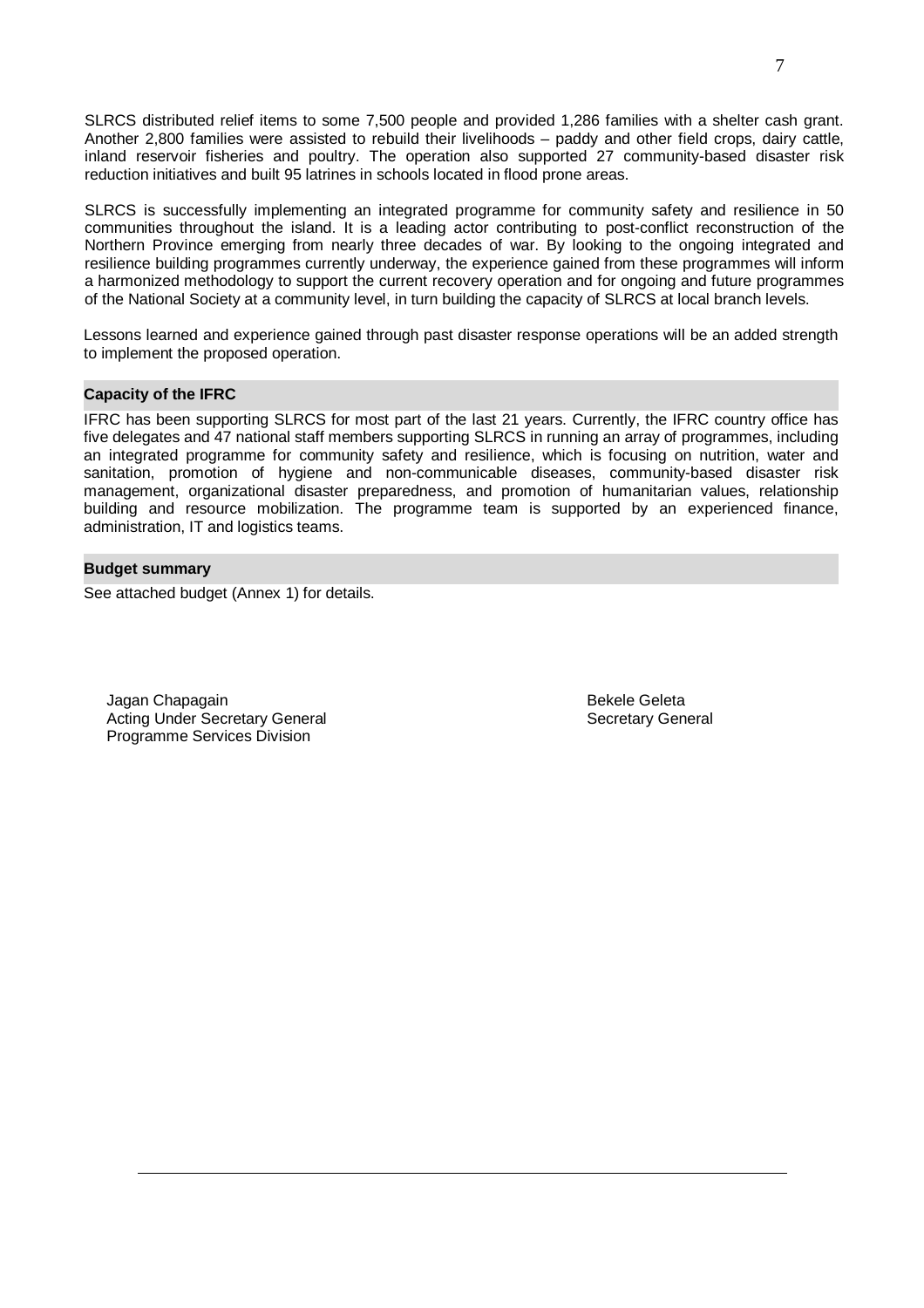## <span id="page-7-0"></span>**Contact information**

#### **For further information specifically related to this operation please contact:**

#### **Sri Lanka Red Cross Society:**

• Tissa Abeywickrama, Director General, phone: +94 77 751 0706; email: [tissa.abeywickrama@redcross.lk](mailto:tissa.abeywickrama@redcross.lk) 

#### **IFRC Sri Lanka country office:**

• Bob McKerrow, Head of office, phone: +94 77 326 1750; [bob.mckerrow@ifrc.or](mailto:bob.mckerrow@ifrc.or)*g* 

#### **IFRC South Asia regional office:**

• Azmat Ulla, Head of regional office, phone: +91 11 2411 1122, fax: +91 11 2411 1128; email: [azmat.ulla@ifrc.org](mailto:azmat.ulla@ifrc.org) 

#### **IFRC Asia Pacific zone office:**

- Mathew Schraeder, Operations coordinator, phone: +603 9207 5735, mobile: +6019 6200 758, email: [mathew.schraeder@ifrc.org](mailto:mathew.schraeder@ifrc.org)
- Alan Bradbury, Acting head of operations, phone: + 603 9207 5775, email: [alan.bradbury@ifrc.org](mailto:alan.bradbury@ifrc.org)
- Chris Staines, Acting head of resource mobilization and planning, monitoring, evaluation and reporting (PMER), phone: +603 9207 5769, email: [chris.staines@ifrc.org](mailto:chris.staines@ifrc.org)
- Please send all funding pledges to **zonerm.asiapacific@ifrc.org**
- Florent Chane, Zone logistics coordinator, phone: +603 9207 5752, mobile: +6012 298 9752, email: [florent.chane@ifrc.org](mailto:florent.chane@ifrc.org)

#### æ

- **1. Click here for Emergency Appeal budget and map below**
- **2. Click here to return to the title page**

#### **How we work**

All IFRC assistance seeks to adhere to the Code of Conduct for the International Red Cross and Red Crescent Movement and Non-Governmental Organizations (NGO's) in Disaster Relief and the Humanitarian Charter and Minimum Standards in Disaster Response (Sphere) in delivering assistance to the most vulnerable.

The IFRC's vision is to inspire, encourage, facilitate and promote at all times all forms of humanitarian activities by National Societies, with a view to preventing and alleviating human suffering, and thereby contributing to the maintenance and promotion of human dignity and peace in the world.

#### www.ifrc.org Saving lives, changing minds.



The IFRC's work is guided by Strategy 2020 which puts forward three strategic aims:

- **1.** Save lives, protect livelihoods, and strengthen recovery from disaster and crises.
	- **2.** Enable healthy and safe living.
	- **3.** Promote social inclusion and a culture of non-violence and peace.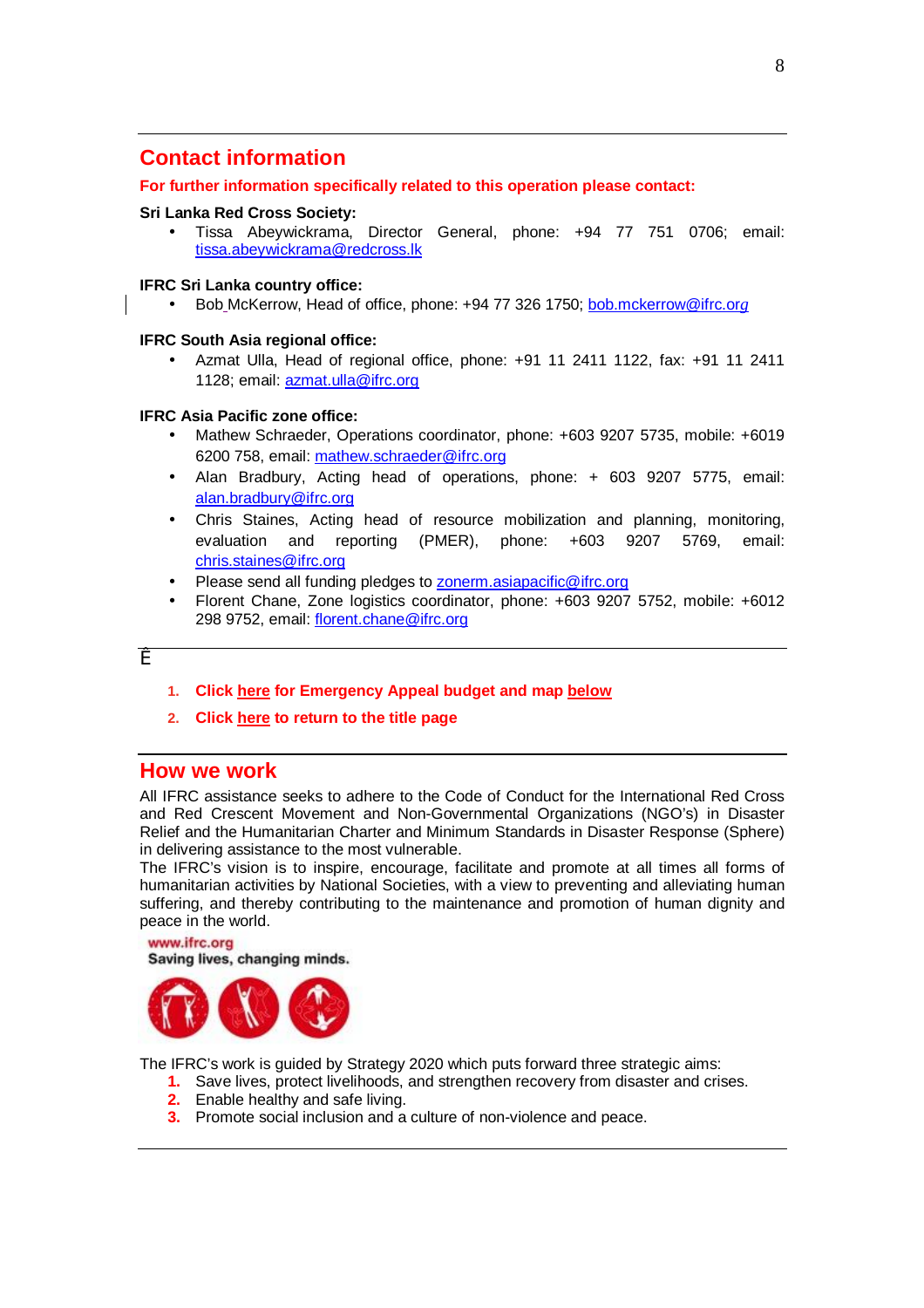## <span id="page-8-0"></span>**EMERGENCY APPEAL 01-11-12**

## MDRLK004 Sri Lanka Drought

| <b>Budget Group</b>                                  | <b>Multilateral Response</b><br><b>Appeal Budget CHF</b> |
|------------------------------------------------------|----------------------------------------------------------|
| <b>Construction - Facilities</b>                     | 96,923                                                   |
| Water, Sanitation & Hygiene                          | 216,115                                                  |
| <b>Other Supplies &amp; Services</b>                 | 2,154                                                    |
| <b>Cash Disbursements</b>                            | 134,615                                                  |
| <b>Total RELIEF ITEMS, CONSTRUCTION AND SUPPLIES</b> | 449,808                                                  |
| Vehicles                                             | 26,154                                                   |
| Computer & Telecom Equipment                         | 9,231                                                    |
| <b>Total LAND, VEHICLES AND EQUIPMENT</b>            | 35,385                                                   |
| <b>Transport &amp; Vehicle Costs</b>                 | 25,615                                                   |
| <b>Total LOGISTICS, TRANSPORT AND STORAGE</b>        | 25,615                                                   |
| <b>National Society Staff</b>                        | 132,085                                                  |
| Volunteers                                           | 5,654                                                    |
| <b>Total PERSONNEL</b>                               | 137,738                                                  |
| <b>Professional Fees</b>                             | 11,538                                                   |
| <b>Total CONSULTANTS &amp; PROFESSIONAL FEES</b>     | 11,538                                                   |
| Workshops & Training                                 | 244,192                                                  |
| <b>Total WORKSHOP &amp; TRAINING</b>                 | 244,192                                                  |
| Information & Public Relations                       | 646                                                      |
| <b>Office Costs</b>                                  | 19,692                                                   |
| Communications                                       | 10,902                                                   |
| <b>Financial Charges</b>                             | 3,892                                                    |
| <b>Other General Expenses</b>                        | 65,759                                                   |
| <b>Total GENERAL EXPENDITURES</b>                    | 100,891                                                  |
| Programme and Services Support Recovery              | 65,336                                                   |
| <b>Total INDIRECT COSTS</b>                          | 65,336                                                   |
| <b>TOTAL BUDGET</b>                                  | 1,070,504                                                |